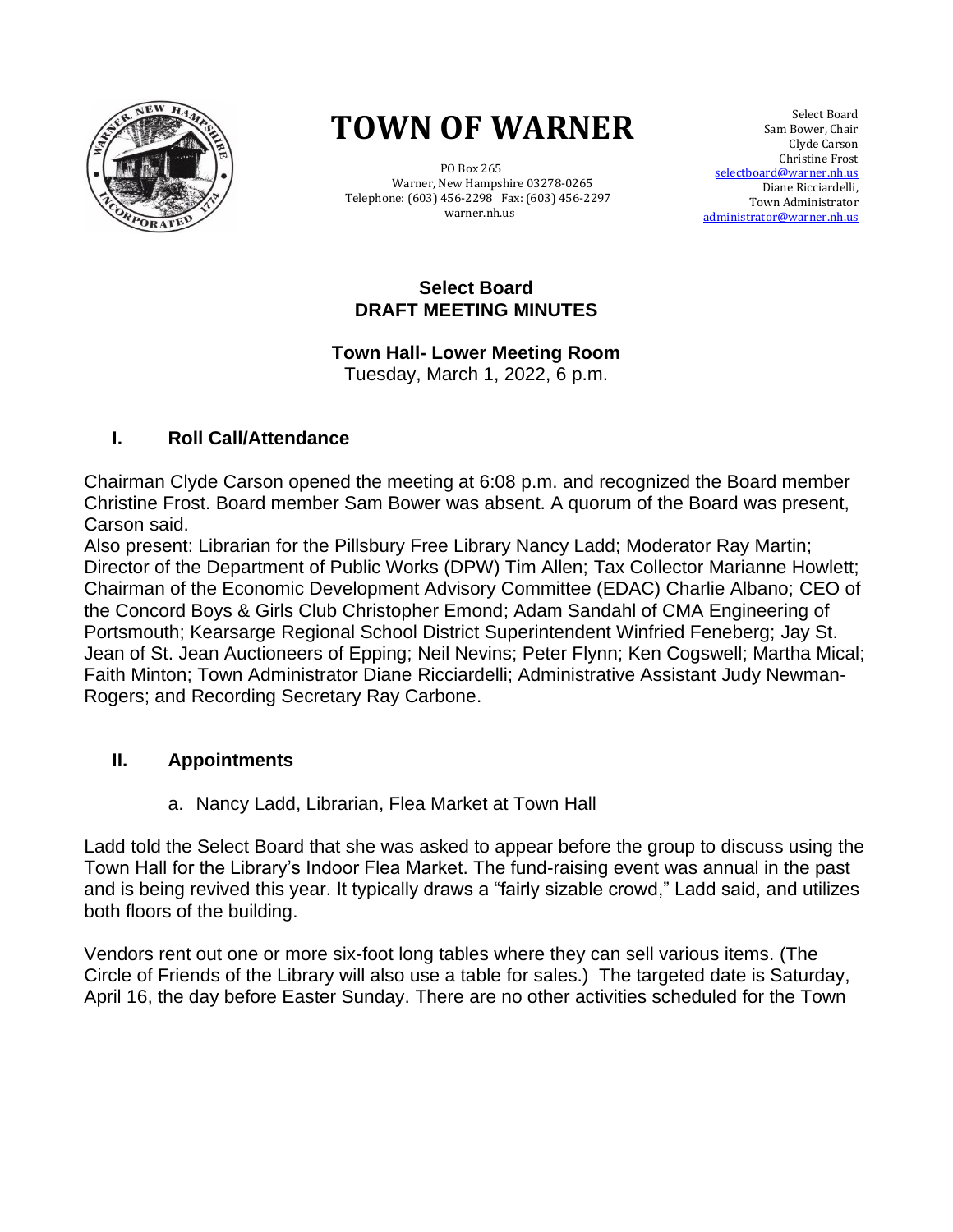Hall that weekend. Ladd asked the Board what, if any, Covid-related protocols would be in place at that time so she can inform potential vendors.

Chairman Carson said he wasn't sure if the protocols that are currently in place would be standing when Flea Market is scheduled. Ladd said she would simply say what the current protocols are, and tell the applicants that there could be changes by the day of the event. Carson said that he and Frost approve of the event moving forward.

b. Moderator Ray Martin, Town Election Procedures

Martin told the Board that he wanted to review procedures for both the poll voting and meeting portion of the upcoming Town Meeting next week. Will the Town Hall keep its mask mandate in place? Should the Town plan on using an outdoor space during the meeting session on Wednesday, March 9?

After some discussion, the Board decided that, despite some recent changes in national Covid-related recommendations, the Town Hall protocols would remain as they are; there's simply not enough time to make alterations.

Martin said that for the poll voting session on Tuesday, March 8, he would use the same process that was used last year. According to the Town Hall protocols, everyone voting must wear a mask. For the meeting session the next evening, people on the main floor wear masks but Martin will rule that people who don't want to wear a mask sit in the balcony area. In addition, the lower floor meeting room will be equipped with a video monitor and microphone, connected to the meeting; this space could be utilized by anyone who might not be able to access the balcony or who simply desires a higher level of Covid-related safety. (During any vote at the Wednesday session, Martin will have an assistant go to the lower room to collect ballots or count hands, as needed.)

Carson raised the issue of who would be addressing the meeting regarding specific warrant articles. Martin said that as long as he had notes about who would be talking about each article as the Town moves through the meeting before the gathering on Wednesday, he'll be able to direct things from the podium.

c. St Jean Auctioneers, Contract - Review/Update for Town Property Auction

Chairman Carson introduced Jay St. Jean of St. Jean Auctioneers of Epping. The company will be auctioning off three pieces of Town-owned property and some details need to be resolved.

St. Jean said that one issue that's important was whether the Board wants to have the auction online or, live in public venue (such as the Town Hall). He recommended the latter because "everyone interested is in one place at the same time. The logistics just work better."

Another issue to discuss was whether the Town wants to sell the three properties with a reserved minimum price, or "absolute" – which means no minimum price/no reserves. St. Jean suggests the former, saying that the goal is to get the properties back on the Town's tax rolls. In addition, the company has seen a higher rate of participation at "no minimum" auctions in recent months, due to the overall tightness in the real estate market. "There are different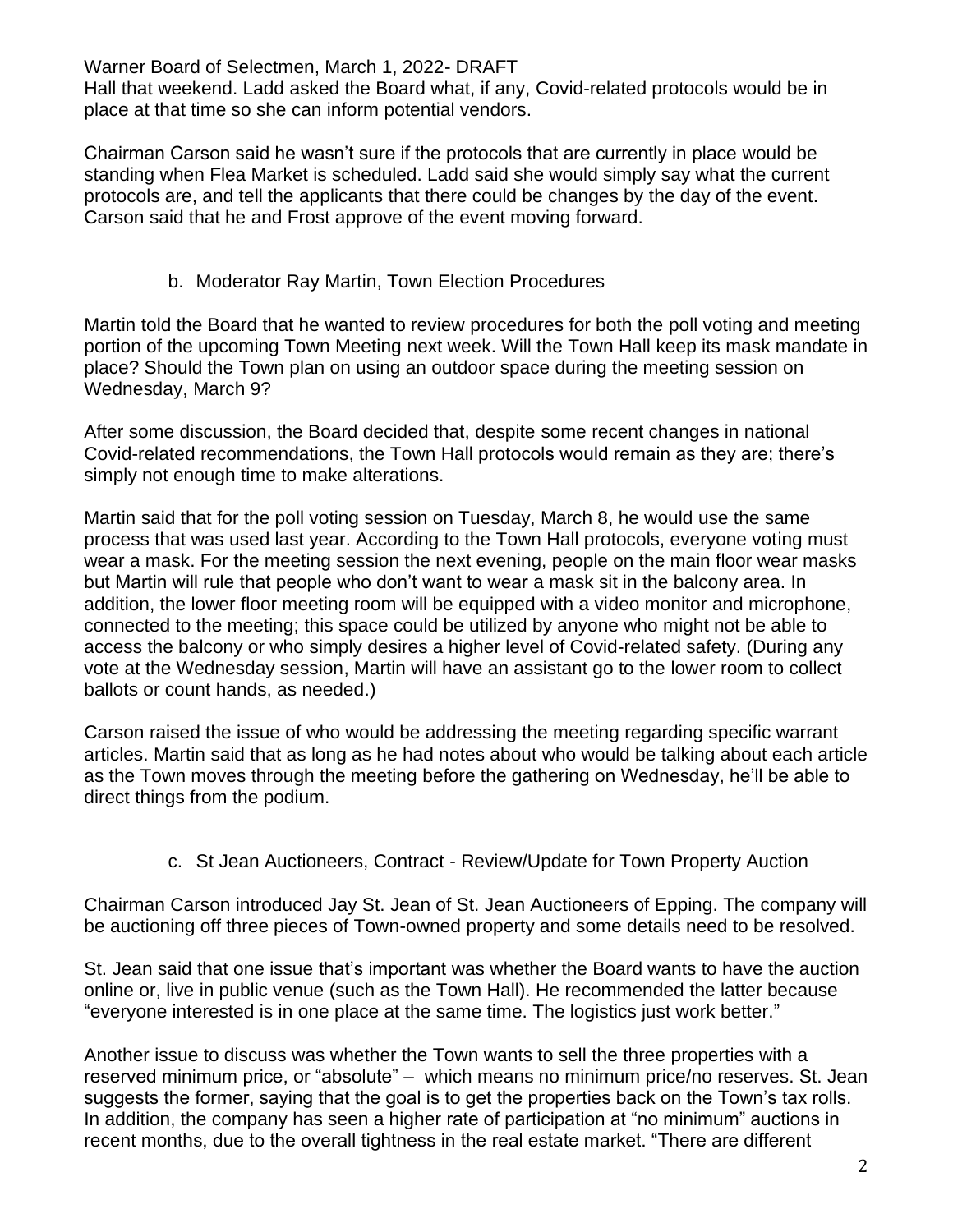Warner Board of Selectmen, March 1, 2022- DRAFT investors" looking for properties, he said, which generally leads to "much more favorable results in the sales."

Following the auction, St. Jean's company charges the winning bidder a "buyer's premium" to cover all charges related to the transaction. Leading up to the auction, the company does advertising in local newspapers, provides the Town with one-page promotional sheet (i.e., for posters, mailings, etc.), and promotes the auction on the company's email list of investors and brokers throughout New Hampshire and northern Massachusetts.

St. Jean pointed out that some time has passed since he first proposed a contract for the Town to sign that would allow the company to move ahead with the auction. He suggested that the Select Board review the proposed contract and get back to him with its decisions regarding the sale, timing, etc., and the specific properties the Town wants to sell. The company will need about five weeks after the agreement is struck to do its work for the auction, so after reviewing the Board's input, St. Jean will get in touch with the Town with a suggested auction date.

St. Jean asked about viewing the properties that would be auctioned. One is undeveloped so potential buyers can do a drive-by evaluation, Chairman Carson said. Another is land-locked and the third, on Horne Road, is the only "improved" property because it has a structure; however, the building might not be considered habitable. St. Jean wondered if the Fire Department would allow the company to bring people into the building to see it at a specific time before the auction, e.g., the morning of the sale.

Carson thanked St. Jean for connecting to the meeting. St. Jean verified that his contact person would be Select Board Secretary Judy Newman-Rogers.

#### d. CMA Engineers, Transfer Station Proposal

Chairman Carson introduced Adam Sandahl of CMA Engineering who connected to talk about a proposal to make improvements to the Transfer Station.

Sandahl said his company is a civil engineering firm based out of Portsmouth with offices in Manchester and Maine. It focuses on landfill projects but it does work on structures and other sites. In addition, CMA worked with Warner some years back when the Town was part of the Concord Regional Waste Cooperative.

Sandahl said CMA responded to the Town's Request For Proposals in October. He understands that there are problems with traffic flow at the facility as well as an ongoing challenge dealing with recyclable trash that's thrown into the only large compactor. (The latter is related to the fact that the Town doesn't have a way to empty out the compactor in an efficient, timely manner.)

After touring the facility with Foreman Varick Proper, Sandahl has presented a proposal. One suggestion was to make the small building currently on the site more efficient, and relocating the central compactor. A more complex approach would be to redo the facility into a larger one that could serve Warner and some surrounding areas.

Chairman Carson said that one of the Town's goals is to look into reducing the amount of trash that goes into the compactor. Sandahl said that would involve other processes, such as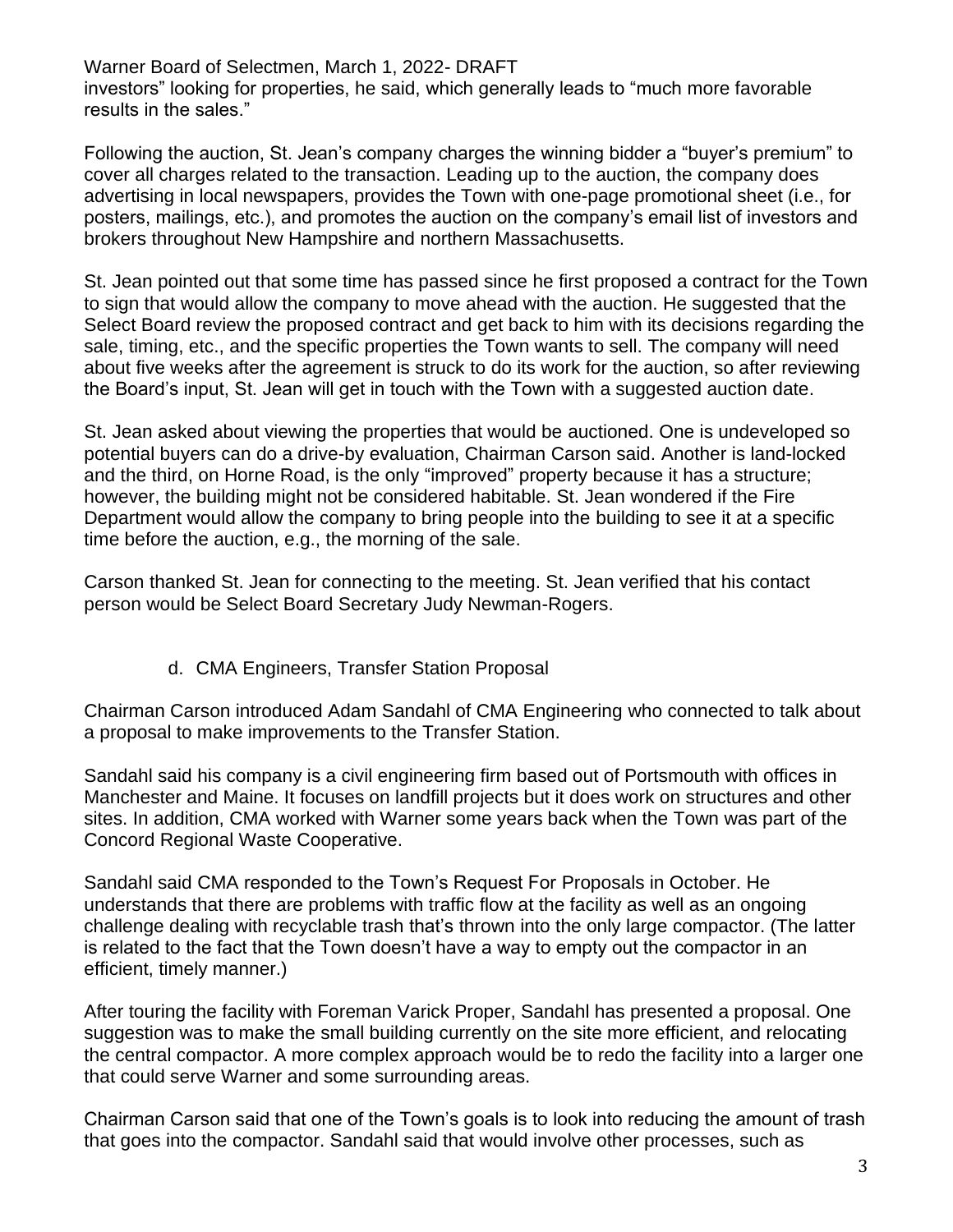composting; CMA has done this kind of work but it usually subcontracts it out to another company. "It's not 100% in our wheelhouse," Sandahl said, adding that he could offer recommendations.

After some further discussion, Chairman Carson asked if Sandahl could supplement his report with some of the other recycling options, and then return to give the Board a thorough presentation. Frost suggested that the proposal also be available for residents to review. Sandahl agreed.

#### e. Charlie Albano, Economic Development Advisory Committee (EDAC)

Albano mentioned the Board's recent public meeting, where representatives of some of the social service organizations that are in the Warner Community Center (WCC, aka "the old graded school"), spoke about how they do  $-$  and could, in the future  $-$  use the building. Following that, Albano said he did additional research regarding the idea of having affordable childcare available in the WCC; he recalled that about 150 residents that responded to a EDAC survey, indicated that affordable childcare was a significant need in Warner. So, about two weeks ago, the EDAC met with Chris Emond, the CEO of the Concord Boys & Girls Club. Emond submitted a draft report with recommendations for the Select Board's consideration and came to tonight's meeting with the idea of opening up a dialogue.

Emond admitted that childcare is not what people usually think about when considering the Boys & Girls Clubs. Traditionally, the clubs serve primarily as after-school recreational facilities for school age children. But five years ago, Lakes Region Child Care Services in Laconia reached out to the Concord Boys & Girls Club looking for help.

Emond said that the way that the business of childcare has developed, it's very difficult to economically operate a facility unless the business also owns the building. Otherwise, there's a need to have several facilities in several different locations so that staff salaries and other related costs could be spread out to make operations sustainable.

As way of introduction, Emond stressed that the major challenge for any childcare operations is staffing. As with many businesses during and subsequent to the outbreak of COVID, finding good employees is difficult; in addition, childcare workers have to pass background checks and be able to work with both children and parents/guardians. "Then, it's only a matter of enrollment," Emond told the Board. The facility doesn't always have to be at full capacity but it has to be sustainable – and be able to pay employees decent wages. "We're not trying to make money," he said, noting that the Boys & Girls Club is a nonprofit organization, "but we obviously can't lose money." Therefore, the Club would hope to rent space in the WCC at a cost that would provide some "wiggle room," until it is established.

Another aspect of contemporary childcare is that it is typically managed by educators, rather than the recreational staff that would manage many Boys & Girls Clubs, Emond noted. The reason for that is that educators today believe that every year that a child is not being educated becomes a challenge for the youngster to "catch up" after they go into a public school. A childcare facility that would operate simply as a "babysitting" or custodial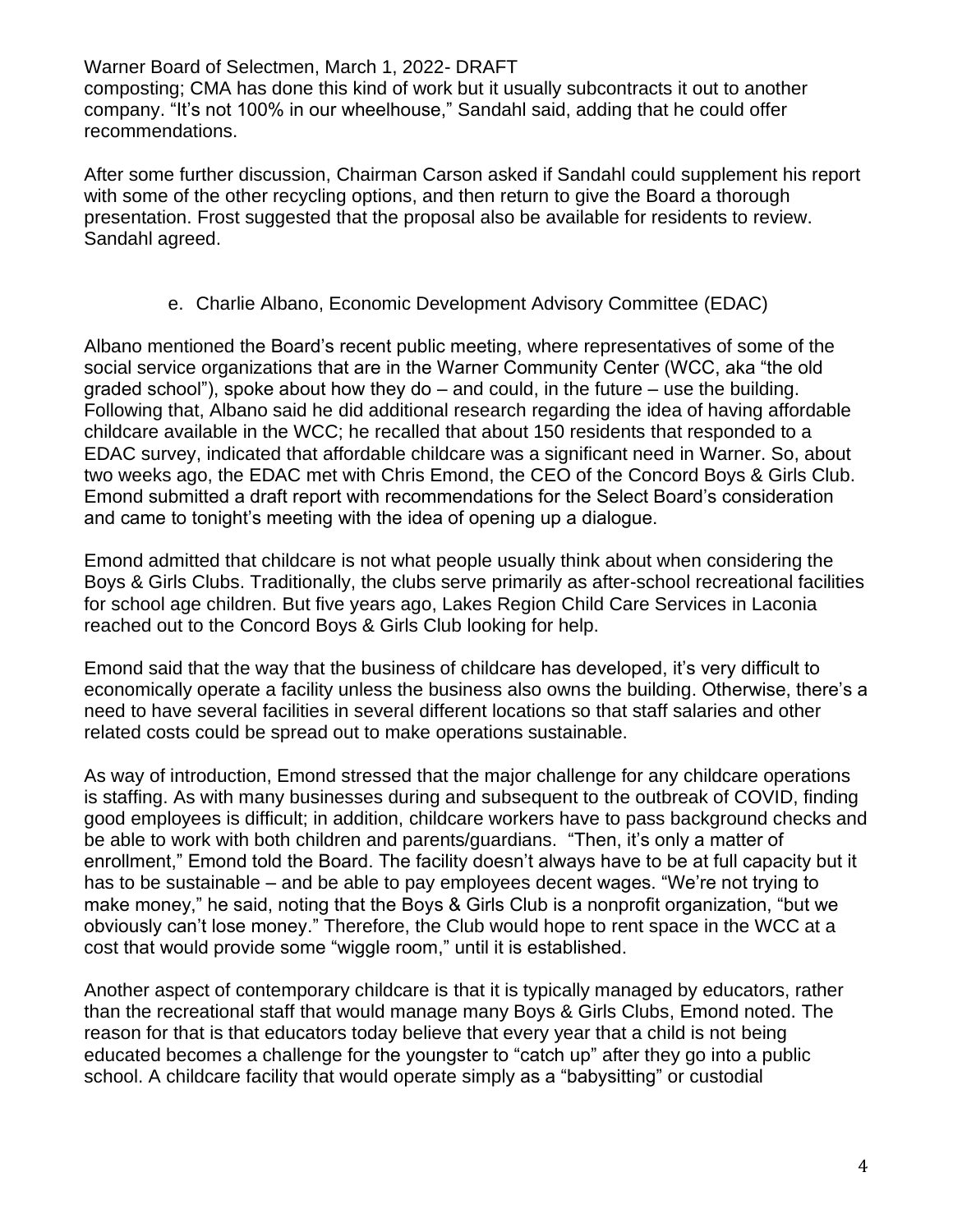Warner Board of Selectmen, March 1, 2022- DRAFT organization is not what the Club does at its other sites, nor would it be interested in doing in Warner.

Emond discussed more issues related generally to operating a workable childcare facility, including the range of ages and care levels of children (some infants, along with the toddlers.) Frost stressed that if the Club operates in the WCC, she wants to be sure that the staff is paid a reasonable wage, and Emond agreed. Chairman Carson asked Emond if his group gets funding from private businesses; Emond responded that it does.

Regarding the specifics of operating in the WCC, one resident pointed out that the space in the building that's been discussed by the EDAC for prospective childcare facility is not on the first floor of the building; that's required, to ensure that infants can be easily vacated in an emergency.

Emond asked what was the status of the Head Start program, which has been operating in the WCC for some years now by the Community Action Program (CAP) of Belknap-Merrimack Counties. Chairman Carson said CAP is currently undergoing a review of its local services and will not be able to tell the Town of its plans until May or June.

Frost asked Emond if some Warner residents weren't getting too excited about the Boys & Girls Club opening a local childcare facility in the near future; she estimated that it may take two years to get it going. Emond said that if CAP's Head Start program leaves the WCC space, it might be possible to get the program going sooner than that. "The issue really is staffing," he said, adding that he wondered if the Town might be able to get some inkling from CAP about its plans.

Martha Mical asked the Board how it would be possible to operate in a space that's already being used by another social service organization. Chairman Carson said it would be a challenge, but the Board is simply looking at options right now.

Frost said that she appreciates EDAC bringing the Concord Boys & Girls Club into the conversation but the Board learned at the recent public meeting that space in the WCC is s significant issue. "Maybe somewhere else in Warner," would be suitable for a childcare operation, she said, which would allow the Town to "keep our obligation to those already inside the building."

Albano referenced the architectural rendering of the interior of the WCC by resident and architect Anthony Mento, at the request of the EDAC, noting that it could help to redesign some of the building's space to make it more efficient for functions like the Food Pantry.

Kearsarge Regional School District Superintendent Winfried Feneberg said he was excited to hear about Warner's proposal to have a local childcare facility in the southern tier of the ninetown school district. He said he's willing to work with Albano and Emond to see if the project could become a reality. (The district would not be able to provide any transportation for children at this time, but Feneberg said the issue could be discussed further in the future.)

One resident, Faith Minton, recalled that about 37 years ago, the WCC was still being used as the "graded school." She also noted that CAP has been able to operate a licensed Head Start program in the building. In addition, she worked for a home schooling program that operated out of the building (with a fenced-in back area for parents to drop-off and pick-up their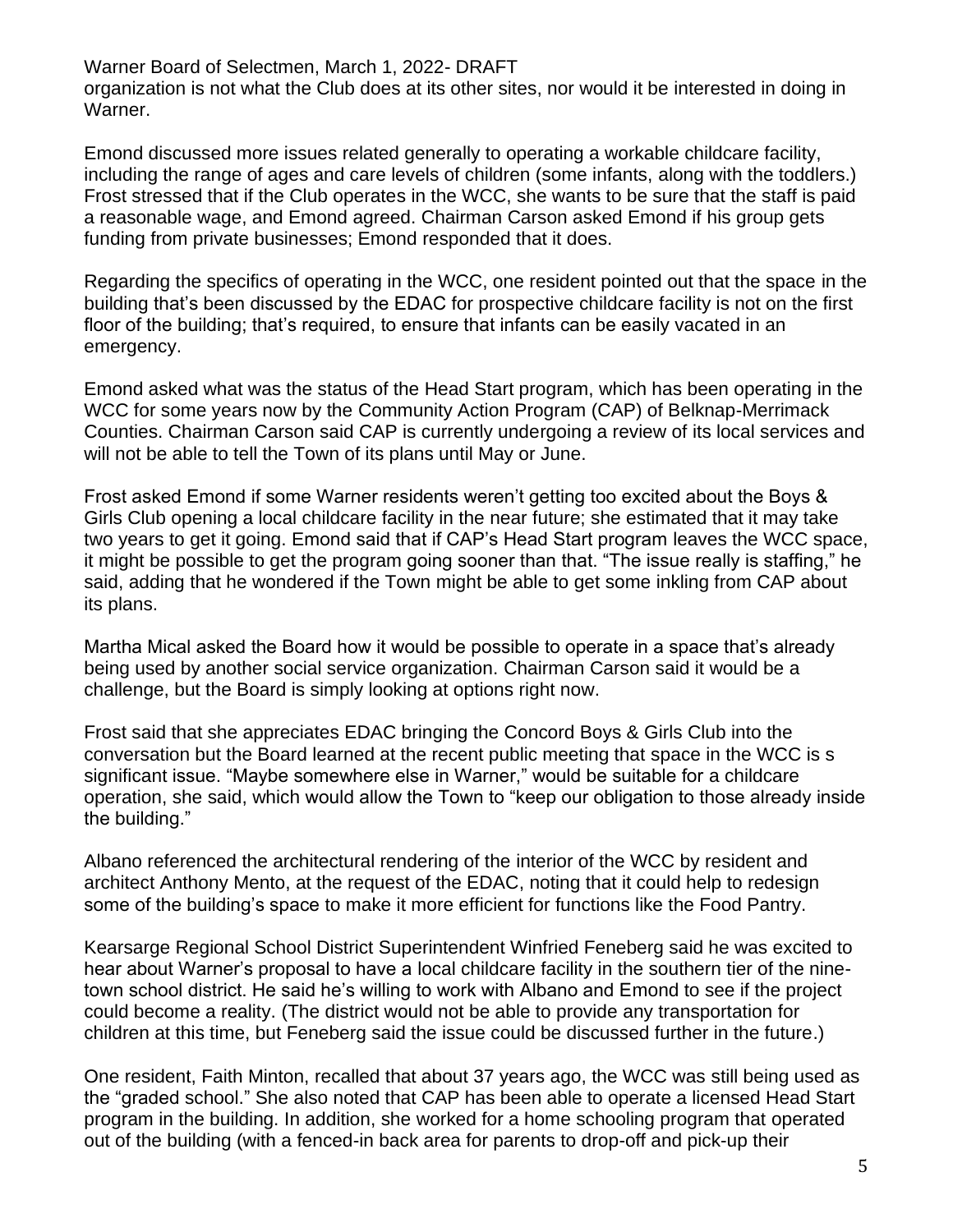children.) Since the Town obviously needs the Food Pantry, could there perhaps be a preferable space for that operation (and/or for Warner Connects' Family Closet thrift shop) that would allow more space for the childcare operation in the WCC?

Nancy Martin offered the thought that the childcare center can be an "economic driver" for Warner because it would allow more residents to work at MadgeTech and other local businesses.

Chairman Carson said these ideas are worth considering but the next step the Board should make is probably allowing Edmond to get inside the WCC, so he can evaluate it regarding a childcare facility space. Carson also echoed the earlier suggestion that the Town reach out to CAP to see if that organization has any idea about whether it's likely to want to keep its local Head Start program next year. Edmond said he's already connected with the CAP staff and they are scheduled to meet tomorrow morning.

Albano reminded the Select Board of his willingness to apply for a large community grant that could be used to pay for retrofitting the WCC for a childcare facility, as well as for other functions including a community garden.

#### **III. Old Business**

a. Process and Use of American Rescue Funds Act (ARPA) No action taken.

#### **IV. New Business**

a. Town Energy Policy Review No action taken.

#### **V. Administrator's Report**

- 1. Town Administrator Diane Ricciardelli said that Town Hall has a new printer in the Select Board's office. The old printer is now in the hall and will be moved out soon, but she's not found anyone who wants to buy and/or take it. "It jams a lot," she noted.
- 2. Ricciardelli said she's spoken with George Pellettieri of Pellettieri Assoc., the local landscaping business, about removing the pine tree in front of Town Hall and replacing it with a better one that would be more suitable for holiday lights at Christmas time. Frost wondered why the Town was spending time and resources on the project, but Chairman Carson said the front of the historic building is important to the Town; in addition, a plan was created several years ago to improve the area and funds for the tree work are already in a fund. DPW Director Tim Allen said a single bucket truck from his department could be used to remove the old tree and to plant a new one.
- 3. Ricciardelli reported that the new panic alarms in the Town Hall appear to be repaired and will be tested soon. "We should be all set," she said.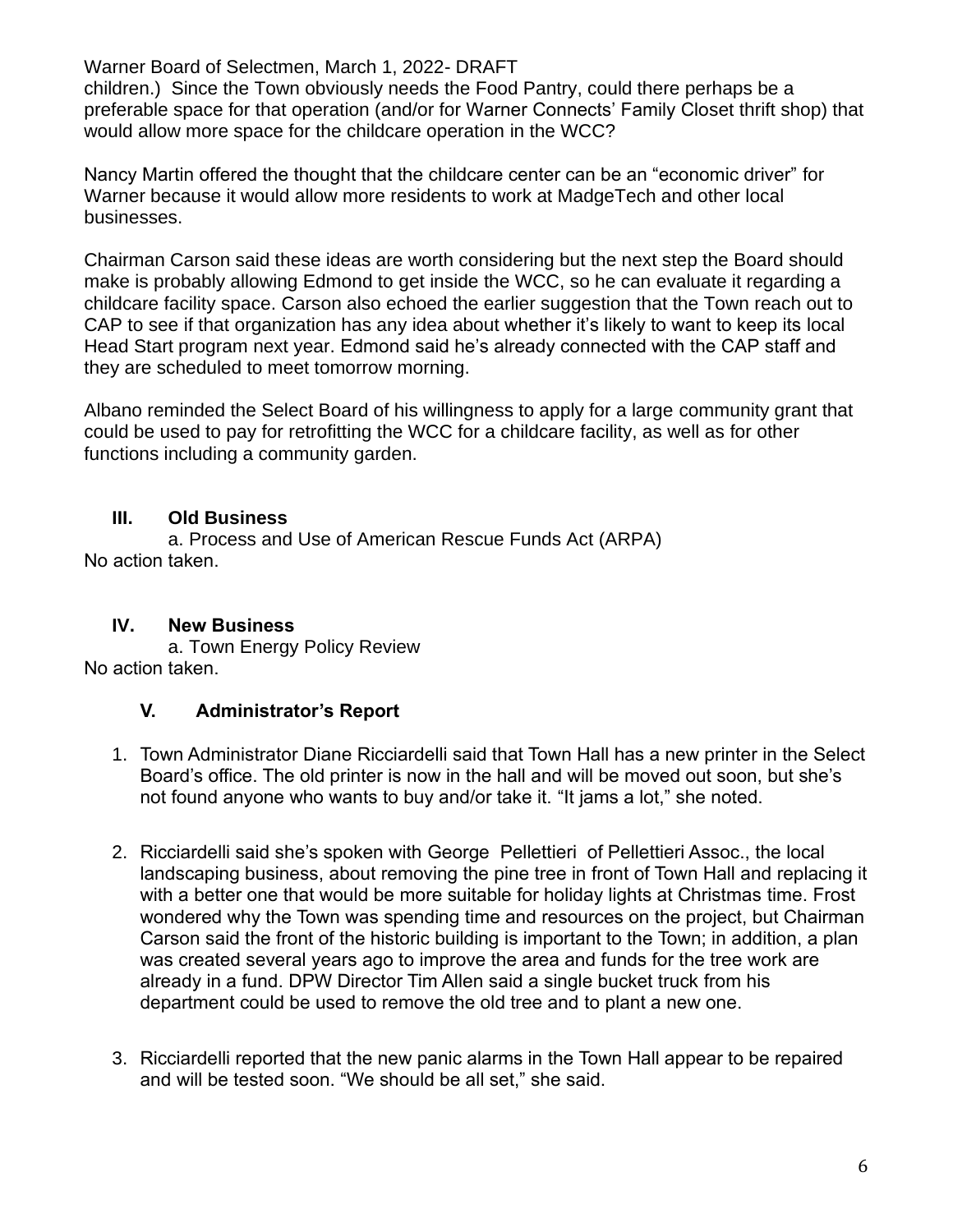- 4. Alice Chamberlain recently helped Ricciardelli complete a \$14,000 grant for water protection, the Town Administrator said.
- 5. Ricciardelli told the Select Board that the Warner Police Department is looking to apply for a grant to pay for officer body cameras. Chairman Carson pointed out that there is not much time left for the application and told Ricciardelli to speak with Police Chief Chandler about the project.
- 6. Ricciardelli also thanked Select Board Secretary Judy Newman-Rogers for working with R C Brayshaw Printing to get the annual Town Report completed; the reports should be available this weekend.
- 7. The Town is ready to hire a new full-time Finance Administrator, Ricciardelli told the Board. She sent the job description to Municipal Resources, Inc. (MRI), and that company will assist in the hiring process; MRI works with the Town on finance software, so the partnership is suitable in this instance.
- 8. Town department heads will soon have debit cards from Sugar River Bank, Ricciardelli said. Purchases will still need to be pre-approved but the cards can be used for certain vendors when billing or other financial recordings can be problematic. The cards will also make things easier for the DPW, when Director Allen finds something his department needs at a good price and wants to make the purchase immediately. Ricciardelli said she would send a proposed policy for the debit cards to Select Board members this week.
- 9. Resident and Town Webmaster Dan Watts of Dimentech has notified Ricciardelli that all Town emails will be changing to Microsoft soon. In addition, the Town's URL (website address) is changing but the old URL automatically links users to the new one.
- 10.Ricciardelli said she's comparing proposed prices regarding a new phone system for the Town.
- 11.Dave Marzoff, M&N Assessing, is coming in one day per week to help keep up with Assessing work as well as being available remotely.
- 12.The sale of the old Fire Station is moving forward, Ricciardelli said.
- 13.The process of securing rental agreements with the current nonprofit groups that are in the WCC is also moving forward, she said. The Town is working with Primax, its insurance company, to ensure that all groups are covered under current policies; the Warner Connects' Food Pantry and the Family Closet have binders under that organization; those are currently being reviewed by Primax. The only rental agreements are with nonprofit organizations, and they are at reduced rates that simply cover the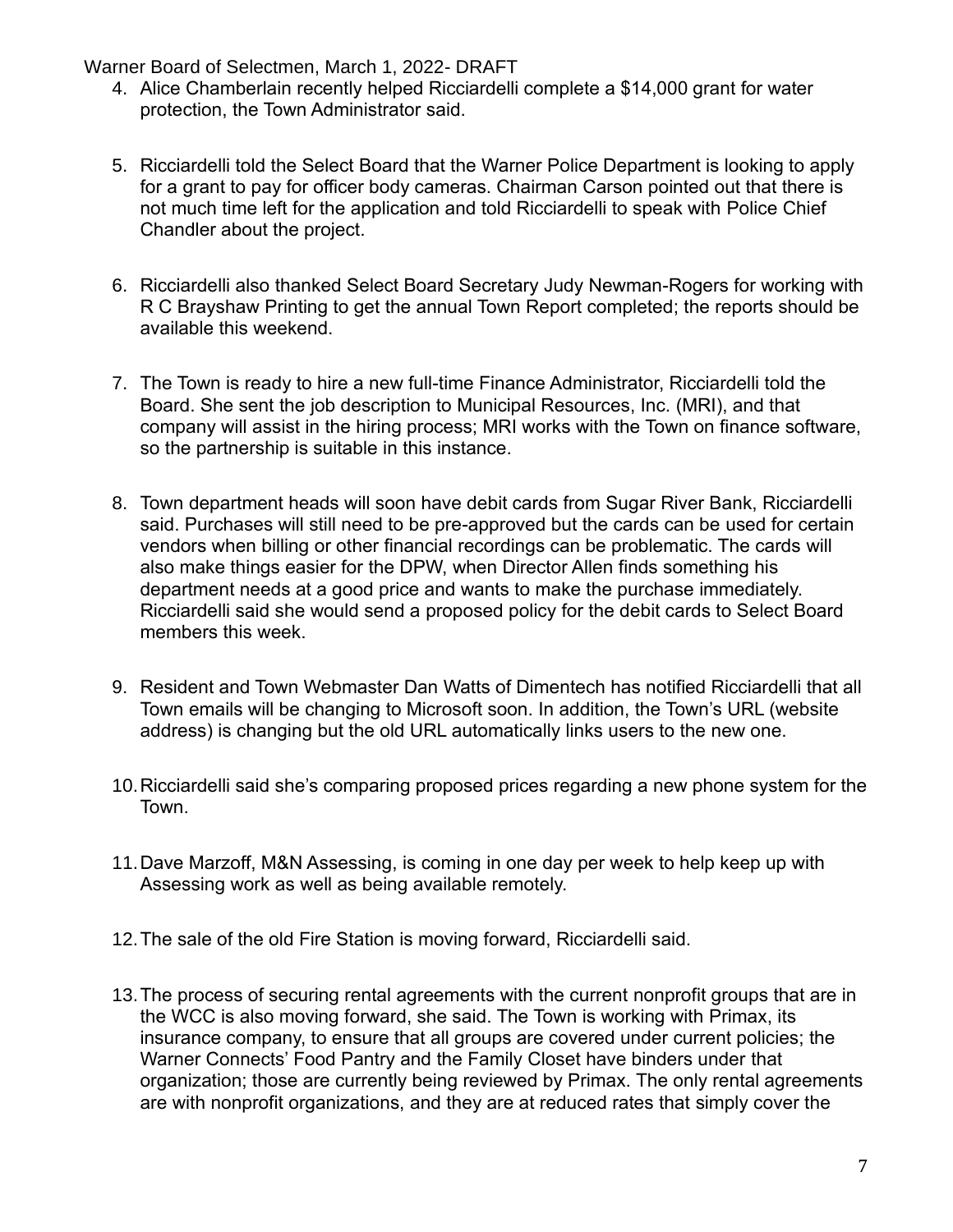Town's cost of operating the WCC. "Our heating bills have really started to go up," Ricciardelli noted.

Frost thanked Ricciardelli for her thorough report.

# **VI. Select Board Other Business**

- 1. Frost noted that the Board has a one-page information sheet outlining the State's Right-To-Know law. "Make sure all the committees receive that," she told Ricciardelli.
- 2. Frost asked about a tree on Kearsarge Mountain Road that was discussed at an earlier Select Board meeting. Chairman Carson said the tree has already been "taken care of" by DPW Director Allen.
- 3. Frost also asked about the old Odd Fellows Building adjacent to the Town Hall, which was sold some years ago to a local contractor under an agreement that involved making improvements to the structure. Chairman Carson said the contractor needs to go to the Planning Board to discuss plans to stabilize the structure.
- 4. Frost asked about the plans to make improvements on Red Chimney Road. Chairman Carson said the Town is still looking to get an easement from one of the property owners in the area in order to move forward.

# **VII. Consent Agenda**

None.

# **VIII. Manifest**

Frost made a motion to authorize the Selectmen to approve previously signed manifests and order the Treasurer to sign:

- Payroll checks numbers 7074-7084, dated 02/24/2022, with a net check and direct deposits totaling \$36,102.32.
- EFTPS ACH in the amount of \$10,588.20 for taxes.
- Accounts Payable checks numbers 59632, dated 02/24/2022, in the amount of \$36,102.32 for the payroll transfer.
- Accounts Payable check numbers 59633-59672, dated 03/01/2022, in the amount of \$520,810.79.

Carson seconded. In a voice vote, the motion passed unanimously.

# **IX. Meeting Minutes**

After some discussion about formatting and style, Chairman Carson made a motion to approve the Board's minutes as presented from the meetings on January 18, January 27, January 31, February 8 and February 15, 2022.

Frost seconded. On a voice vote, the motion passed unanimously.